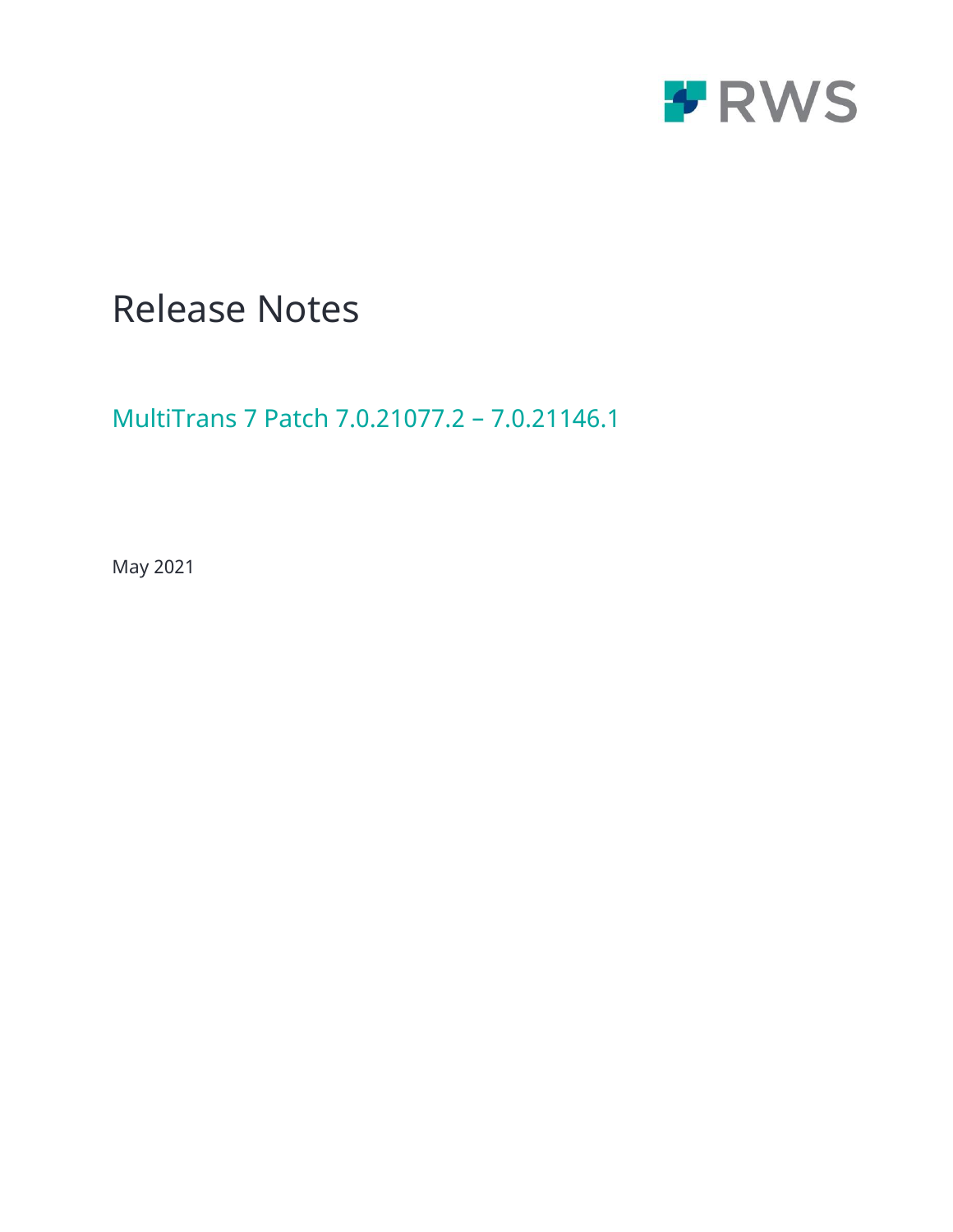

## <span id="page-1-0"></span>**Table of Contents**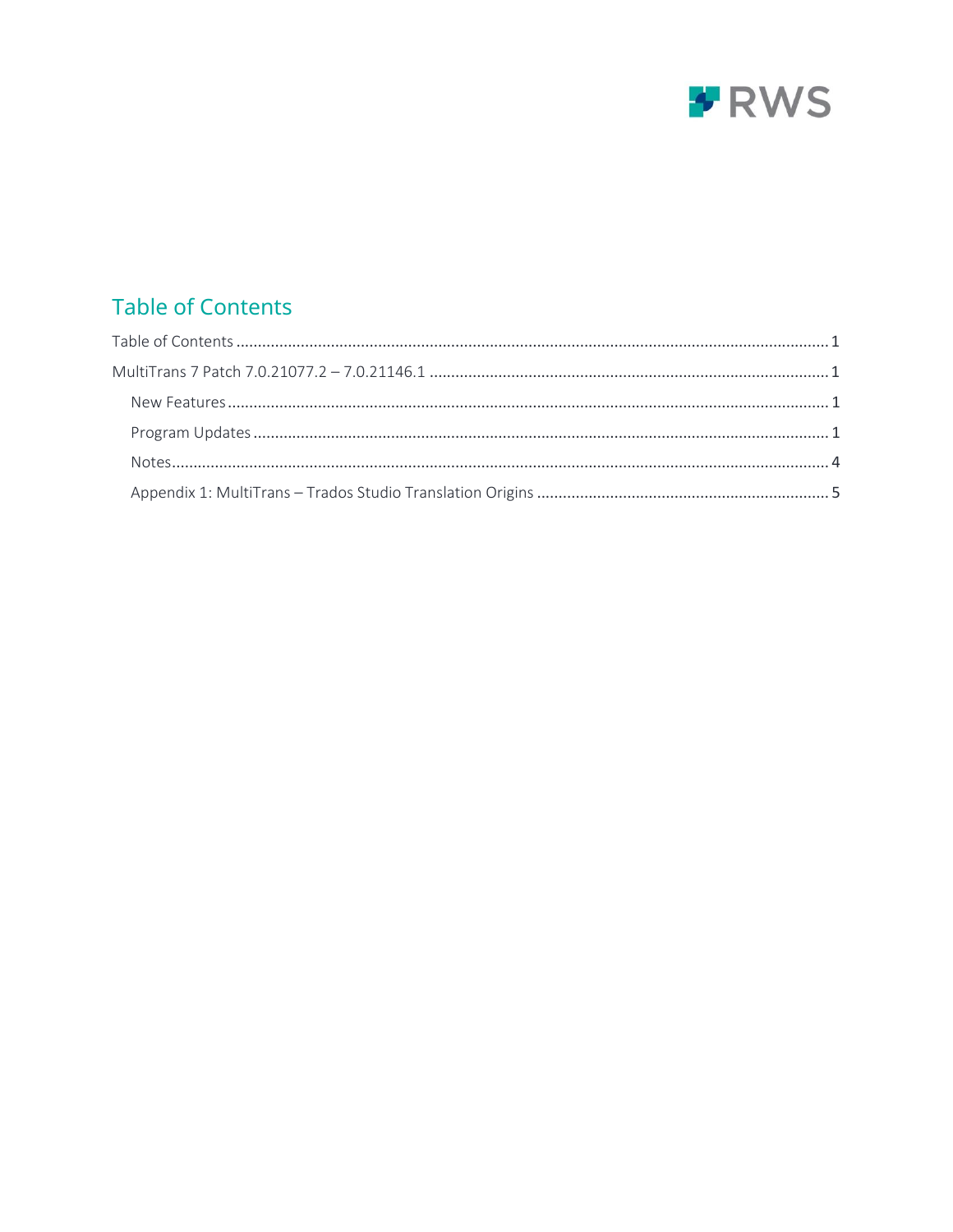

## <span id="page-2-0"></span>MultiTrans 7 Patch 7.0.21077.2 – 7.0.21146.1

#### <span id="page-2-1"></span>New Features

- 1. MultiTrans components are being rebranded following the merger of RWS and SDL. Some user interface changes can be seen in Flow, the Web Editor, the XLIFF Editor, the MultiTrans Web, the Auto-Align Scheduler, and the Administration Console.
- 2. (61808) The Flow Machine Task MultiTrans Analysis counts cross-file repetitions for grouped workflow files.
- 3. (62570) Flow Machine Tasks can be sent to Helix.
- 4. (62571) Units are returned at the document level in the getProjectDetails response.
- 5. (63514) The getTasks query can be filtered by taskStatus.
- 6. (61888) Project Managers can choose from any configured currency when uploading quotes to projects.

#### <span id="page-2-2"></span>Program Updates

- 7. (61790) The translation origin mappings when using the MultiTrans Trados Studio connector have been updated to ensure a lossless round trip. See [Appendix 1: MultiTrans](#page-6-0) – Trados Studio [Translation Origins](#page-6-0) for details.
- 8. (62688) The Settings > Enterprise Administration > Localization option has been removed, prevention potential SQL injection exploitation. Any customized strings and labels will revert to the defaults.
- 9. (63386) The functionality allowing the beetext user to impersonate other users in Flow has been removed.
- 10. (61858) The file type defaults to PDF only when uploading quotes.
- 11. (61520) The Provider invoice search returns correct results.
- 12. (63272, 64540) Tooltips are available in the Customer Portal for the Export all Projects and the Clone Project buttons at the bottom of the Projects List.
- 13. (64708) The down arrow can be used to select target languages in the Customer Portal using accessibility tools.
- 14. (63540) When no results are found for a particular search in the Customer Portal, a proper message is displayed.
- 15. (61326) The Service List for a project is not editable from the Customer Portal once the project has been submitted.
- 16. (63891) No errors are logged when changing the default Translate into languages in the Customer Portal.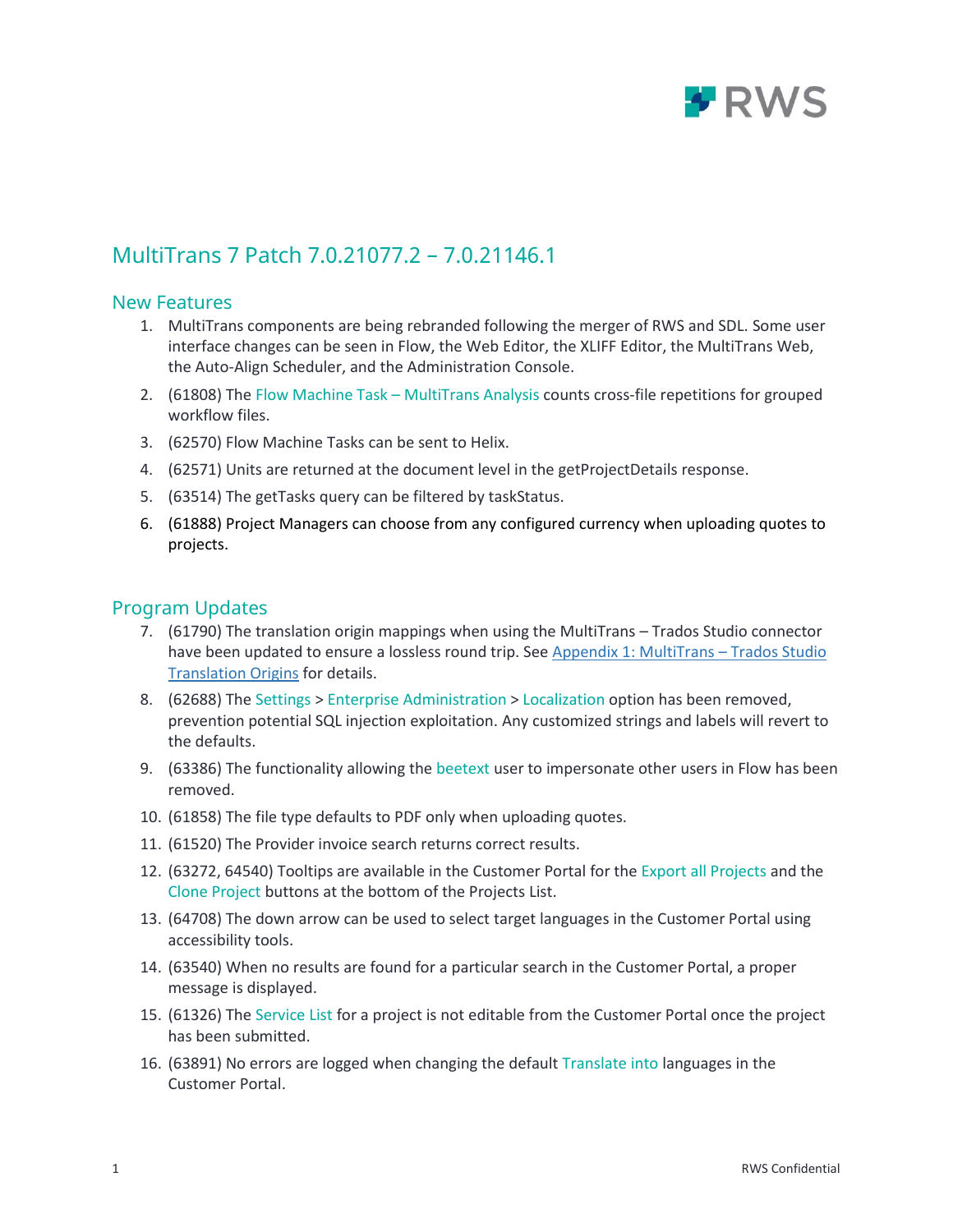

- 17. (63666) Project Managers and Administrators can accept Terms & Conditions.
- 18. (59169, 64632) The project status is correctly refreshed upon Project Manager acceptance of a pooled task.
- 19. (64035, 64043) The To Do and Customer To Do lists display the correct projects in the Project Manager Portal Dashboard.
- 20. (62058) Project Lists tables display the correct columns following MultiTrans Flow updates.
- 21. (61341) The display correctly shows files as sent when the envelope icon is used to send from a project in the Project Manager Portal.
- 22. (61857) Project tables in the Project Manager Portal can be correctly refreshed when changes are made in different browser tabs.
- 23. (64592) The Delete button for approved quotations is disabled in the Project Manager Portal.
- 24. (64518) A custom invoice can be uploaded in the Project Manager Portal after cancelling a previous upload.
- 25. (64516) Custom invoice numbers with spaces are accepted in the Project Manager Portal.
- 26. (64504) The Website field in the Customer General section of the Project Manager Portal is encoded correctly.
- 27. (60600, 60604) An empty task list or no pool bids displays with a proper message in the Project Manager Portal.
- 28. (64417) The Providers > Contracts tab in the Project Manager Portal displays a correct message when the selected Provider has no contracts.
- 29. (64193) An error message is displayed in the Project Manager Portal user interface if a task cannot be sent to Helix.
- 30. (64175) Successful interactions with Helix are logged.
- 31. (64044) No errors are logged when deleting workflow services.
- 32. (63998) No errors are logged when adding expiration dates to a pool.
- 33. (64167) Duplicate Save buttons have been removed in the Report Security section of the Project Manager Portal.
- 34. (64005) Flow Machine Tasks cannot be bulk edited within a project with human tasks, allowing the correct filtering of potential task providers.
- 35. (63890) Custom Flow Machine Tasks with duplicate names cannot be created.
- 36. (64577) Custom Flow Machine Tasks can be saved in static workflow templates.
- 37. (64611) Custom Flow Machine Task names are saved correctly when they are edited.
- 38. (64579) The back-end logging of custom Flow Machine Tasks has been simplified.
- 39. (63735) The proper custom Flow Machine Task name is displayed when creating custom views in the Project Manager Portal Project Lists.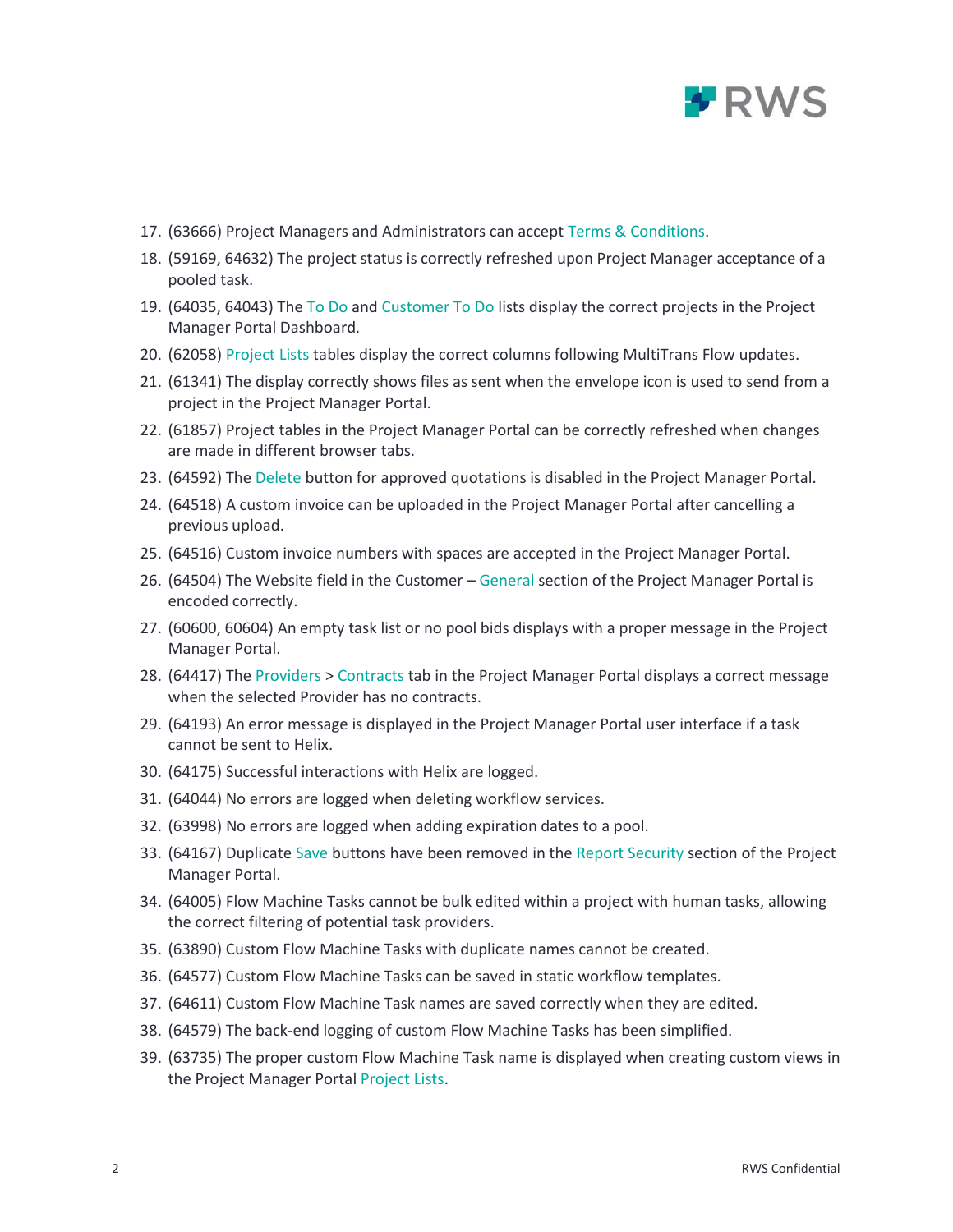

- 40. (64243, 64326) Provider Application email invitations are sent as expected from the first attempt.
- 41. (64327) Only CSV files can be uploaded for Provider Application invitations.
- 42. (64602, 64607) The task search in the Provider Portal and in the Project Manager Portal returns correct results.
- 43. (63191) Remaining hours and overbooked hours are displayed correctly in the Project Manager Portal for a provider's schedule.
- 44. (62377) Notifications are sent to external providers using the Grant Access feature.
- 45. (64609) The calendar display has been adjusted in the Provider Portal when granting access to another provider for a specific time period.
- 46. (63468) Tag IDs have been modified in the MultiTrans Trados Studio connector so correctly matching tags are not flagged as errors in Trados Studio.
- 47. (64478) Files with nested tags can be opened in Trados Studio using the MultiTrans Trados Studio connector.
- 48. (62616) Custom XML in Microsoft Office documents is not extracted for translation.
- 49. (63271) Changes are tracked on source \*.ttx files.
- 50. (64154) Web Editor user tokens expire immediately on logout.
- 51. (64041) Match percentage and match origins display in the Web Editor following pretranslation.
- 52. (63544) The Force Manual completion of Flow tasks option can be applied correctly.
- 53. (63624) The Force Review on Web Editor task completion option can be applied correctly.
- 54. (61807) The full history of changes to a segment can be viewed from the XLIFF Editor.
- 55. (63227) MultiTrans Web credentials cannot be passed over an insecure channel.
- 56. (61850) Fetch from TextBase picks up the full word if the cursor is placed before it in the new Beta Office Add-in.
- 57. (58967) System metadata is added to the TextBase when appending XLIFF files from Flow.
- 58. (61237) Some localization issues have been corrected in the Customer Portal.
- 59. (64088, 64089, 64090) Some localization issues have been corrected in the XLIFF Editor.
- 60. (64097, 64098) Some localization issues have been corrected in the Auto-Align Scheduler.
- 61. (60624, 61139, 64168, 64308, 64413) Some display issues in the Project Manager Portal have been corrected.
- 62. (63567) REST API responses display the correct label.
- 63. (63207) Additional session validation has been implemented to prevent a potential session fixation attempt in MultiTrans Flow.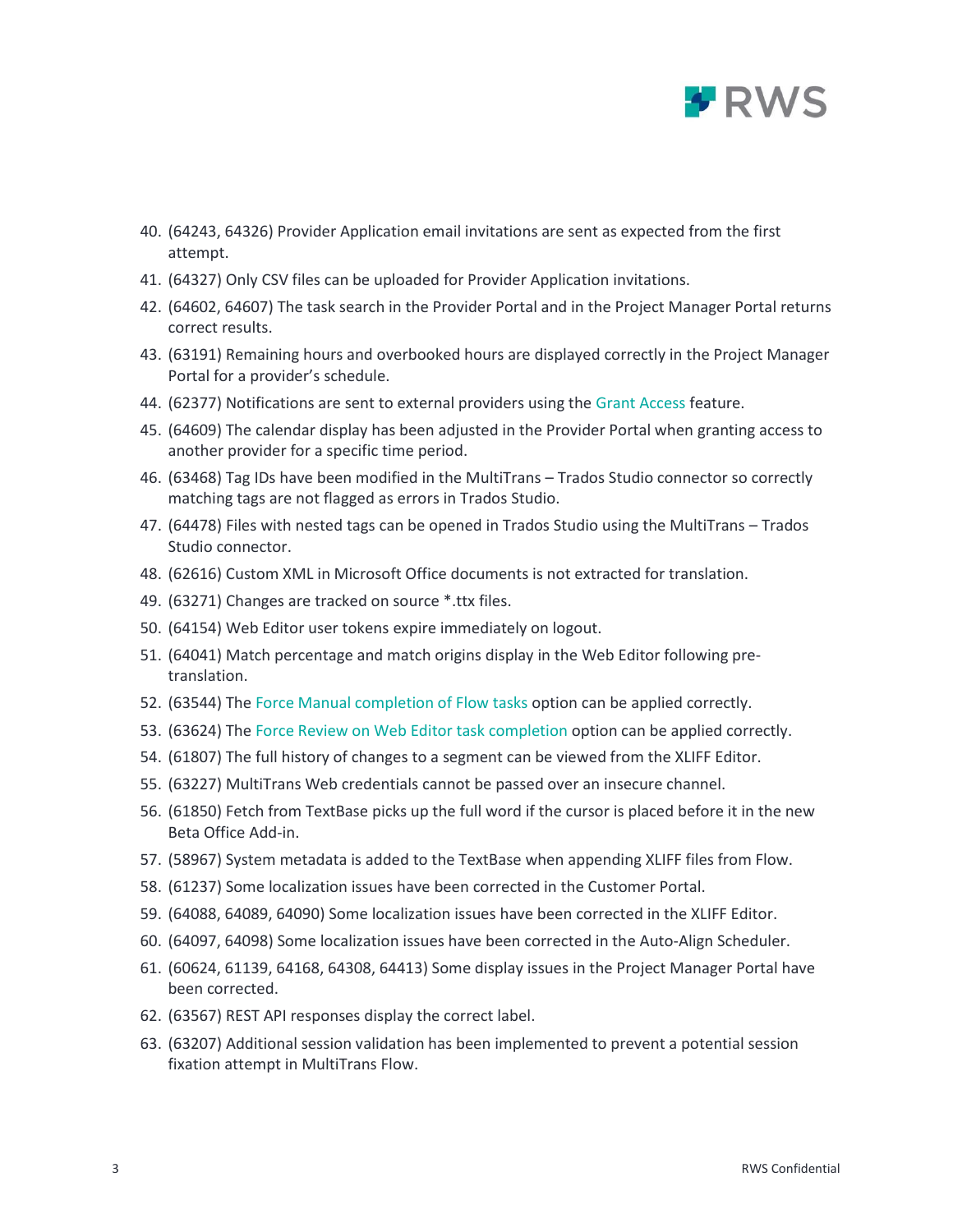

- 64. (63309) Additional data input validation has been added to prevent potential parameter fuzzing in MultiTrans Flow.
- 65. Additional data input validation has been added to prevent potential cross-site scripting attempts in various locations.
- 66. Additional data input validation has been added to prevent potential reflected cross-site scripting attempts in various locations.
- 67. Additional data input validation has been added to prevent potential SQL injections in various locations.

#### <span id="page-5-0"></span>**Notes**

Due to security updates, the web.config file for the Web Editor has been modified. If you have customizations applied to this file, they should be reapplied to this updated version.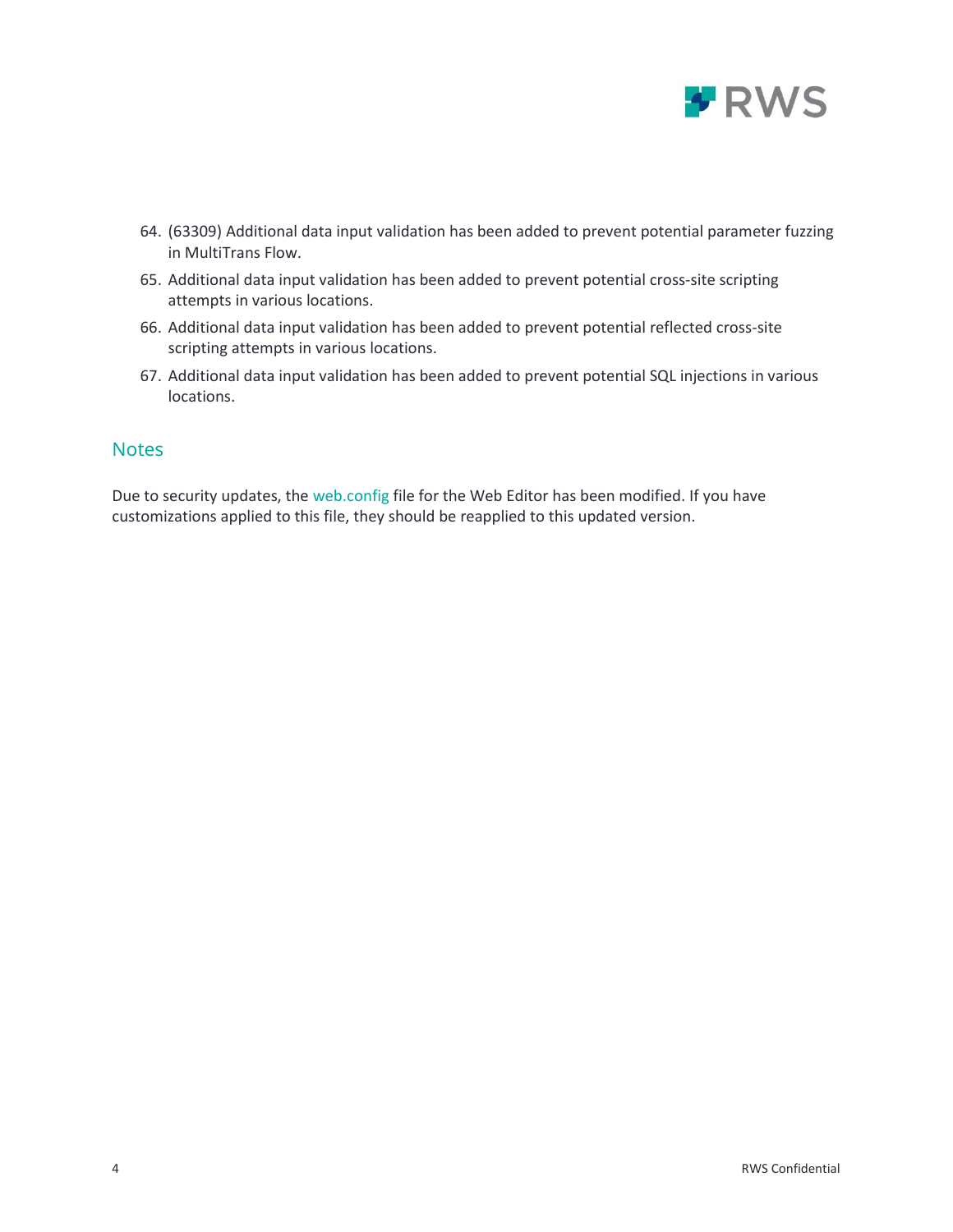

### <span id="page-6-0"></span>Appendix 1: MultiTrans – Trados Studio Translation Origins

When opening a MultiTrans file in Trados Studio using the MultiTrans – Trados Studio connector, the Translation Origins are mapped as follows:

| <b>MultiTrans Translation Origin</b> | <b>Trados Studio Translation Origin</b> |
|--------------------------------------|-----------------------------------------|
| Manual                               | Interactive                             |
| Subsegment                           | Interactive                             |
| TermBase                             | Source                                  |
| <b>TextBase</b>                      | Document Match                          |
| <b>Propagation Memory</b>            | <b>Translation Memory</b>               |
| <b>Machine Translation</b>           | <b>Machine Translation</b>              |

When opening a file in MultiTrans that was edited in Trados Studio and returned to MultiTrans using the MultiTrans – Trados Studio connector, the translation origins are mapped as follows:

| <b>Trados Studio Translation Origin</b> | <b>MultiTrans Translation Origin</b> |
|-----------------------------------------|--------------------------------------|
| <b>Adaptive Machine Translation</b>     | <b>Machine Translation</b>           |
| <b>Machine Translation</b>              | <b>Machine Translation</b>           |
| <b>Automated Alignment</b>              | <b>TextBase</b>                      |
| Document Match                          | <b>TextBase</b>                      |
| AutoPropagated                          | <b>Propagation Memory</b>            |
| <b>Translation Memory</b>               | <b>Propagation Memory</b>            |
| Source                                  | <b>TermBase</b>                      |
| Reverse Alignment                       | Manual                               |
| Interactive                             | Manual                               |
| Not Translated                          | Manual                               |
| Unknown                                 | Manual                               |